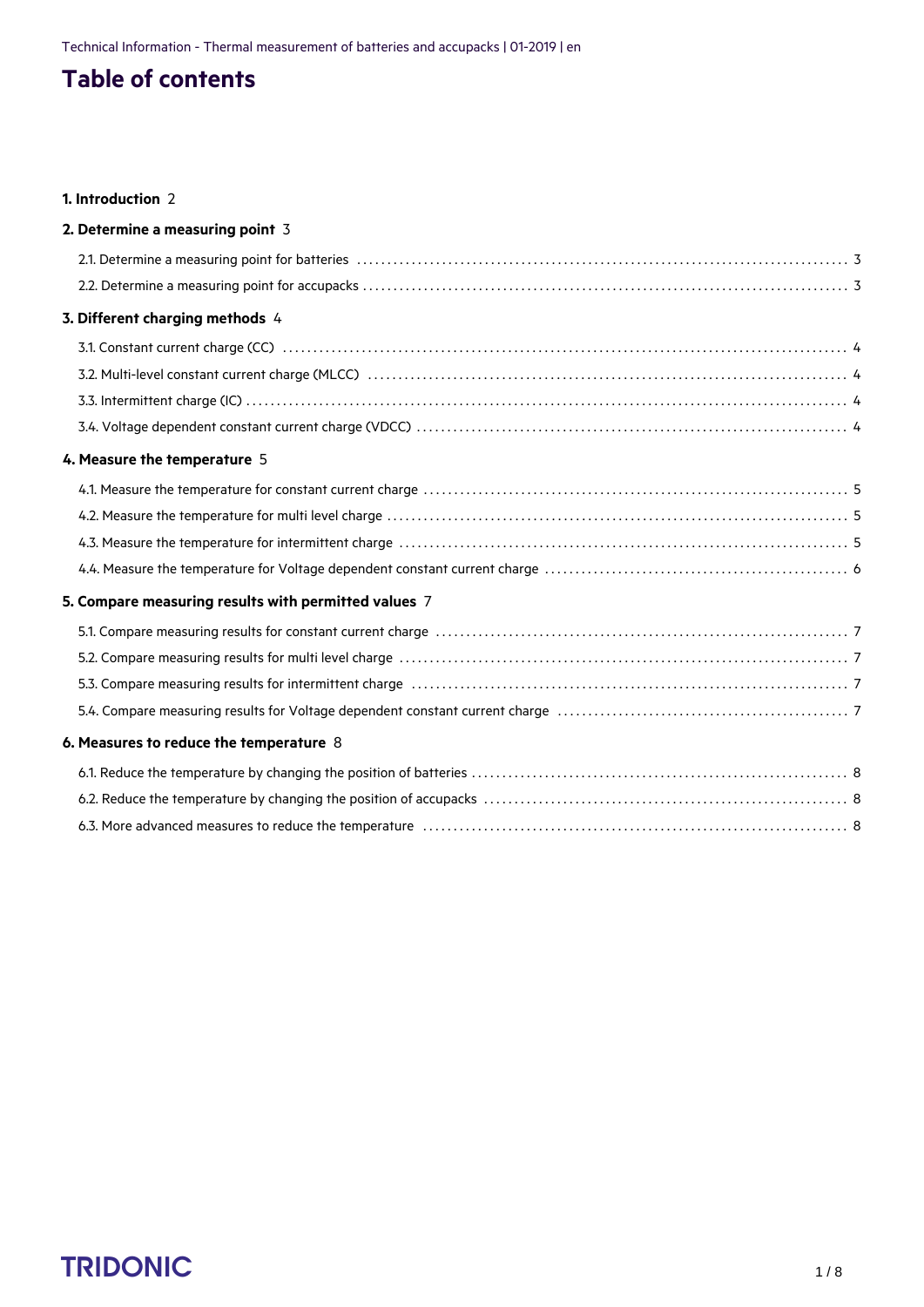## **Introduction**

#### $\bullet$  NOTICE

The measuring methods described here, are only applicable if Tridonic batteries or accupacks are used in combination with Tridonic emergency lighting LED Drivers.

They do not replace the measurements of the IEC 60598-2-22.

<span id="page-1-0"></span>The batteries or accupacks of self-contained emergency luminaires are thermically critical components.

Excessive heat causes batteries and accupacks to age faster. As a result, they do not reach the specified lifetime. In order to protect batteries and accupacks from heat, during the luminaire design their temperature must be monitored and reduced if the specified values are exceeded.

Thermal measurement of batteries and accupacks includes the following steps:

- 1. Determine a suitable temperature measuring point
- 2. Measure the temperature at this measuring point
- 3. Compare the results with the permitted maximum values given in the emergency LED Driver data sheet for the corresponding battery
- 4. If the permitted values are exceeded:
	- a. Take measures to reduce the temperature
	- b. Repeat steps 1-4

# c 2 / 8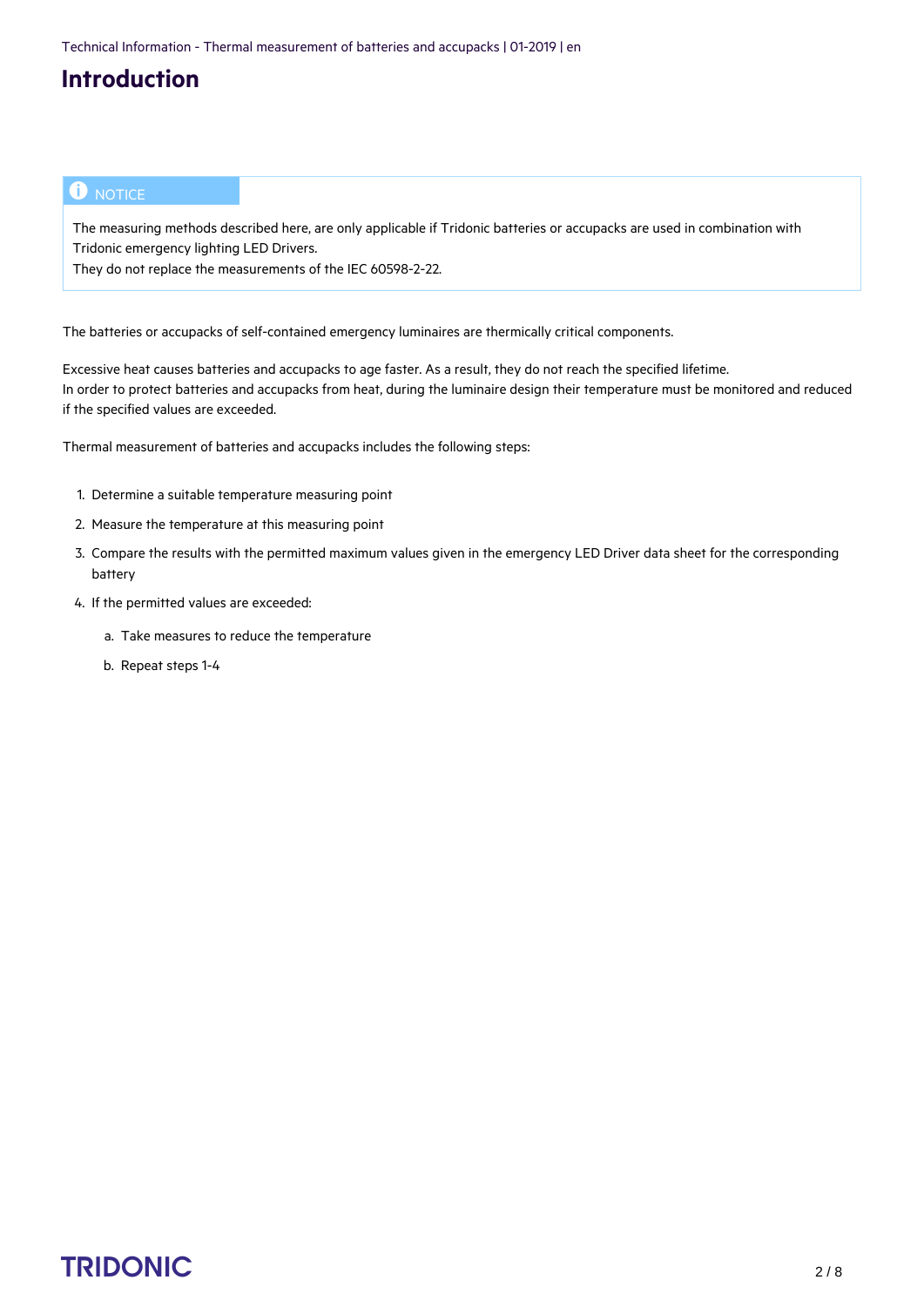## **Determine a measuring point**

<span id="page-2-0"></span>Determining the measuring point differs for batteries and accupacks.

#### <span id="page-2-1"></span>2.1. Determine a measuring point for batteries

- \_ Place all components inside the luminaire.
- \_ Wire all components according to the wiring diagram (see respective data sheet).
- \_ Connect mains.
- Check after 2-3 hours with a thermal camera where the hottest spot of the battery is. \_ -> This hottest spot is determined as the measuring point for the battery
- \_ Disconnect the mains and battery.

#### <span id="page-2-2"></span>2.2. Determine a measuring point for accupacks

The measuring point for an accupack is given by the  $t_c$  point. A marking on the label shows the exact position of the  $t_c$  point.

# $\begin{array}{ccc}\n\textbf{TRIDONIC} & & & & & & & \\
\textbf{TRIDONIC} & & & & & & & & \\
\end{array}$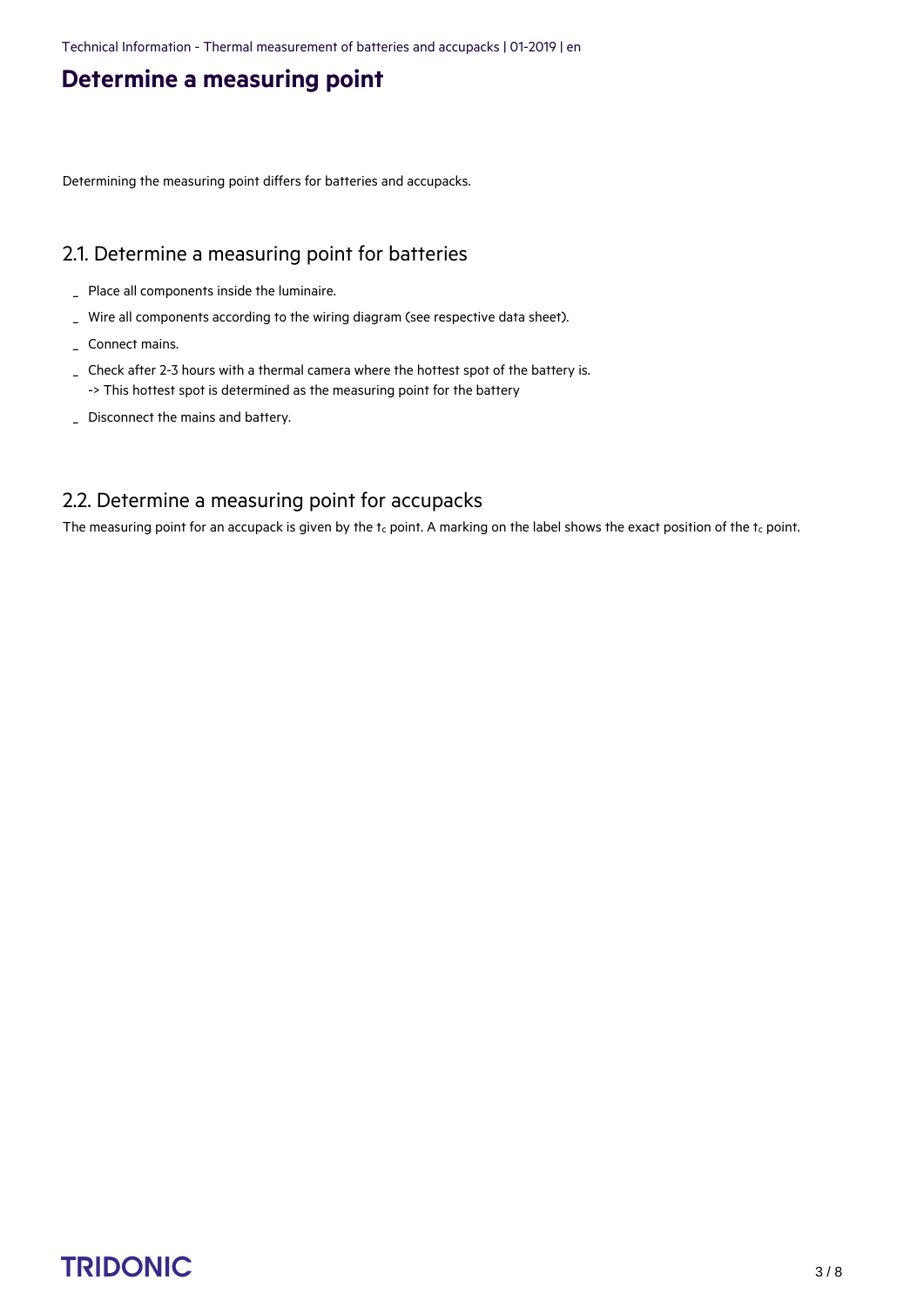## **Different charging methods**

#### <span id="page-3-1"></span><span id="page-3-0"></span>3.1. Constant current charge (CC)

The battery/accupack is charged continuously with the same current as long as mains is connected.

#### <span id="page-3-2"></span>3.2. Multi-level constant current charge (MLCC)

The battery/accupack is charged with three different current ratings.

- \_ Initial Charge: The Initial Charge takes place when mains is connected for the first time to charge the battery to 100 percent.
- Fast Charge: After a discharge event the battery will be charged by a high Fast Charge current for 15 hours.
- Trickle Charge: After both initial charge and Fast Charge the device switches to Trickle Charge to maintain the state of charge. With the lower current of Trickle Charge the heating of the battery is more moderate. \_

#### <span id="page-3-3"></span>3.3. Intermittent charge (IC)

Intermittent charge uses the same three current settings as multi-level constant current charge. The difference to multi-level constant current charge is that in Trickle Charge the current is pulsed.

#### <span id="page-3-4"></span>3.4. Voltage dependent constant current charge (VDCC)

Voltage dependent charging measures the voltage level and switches the charging on and off depending on whether or not a certain charge state is reached. With this, the charging time can be minimised which makes time-based charging the most energy efficient charging method. Unlike MLCC and IC there are no different charging modes. The two possible states are charging and not charging.

In the beginning, when batteries are connected, they are charged until the nominal voltage (3.6 V) is reached. Then the charging stops. Because of self-discharge, batteries will slowly lose voltage if they are not charged. If the voltage falls beneath a certain level (depending on the manufacturer between 3.2 and 3.5 V), the charging starts again. This process repeats itself.

Voltage dependent charging is only suitable for LiFePO4 batteries. LiFePO4 batteries from TRIDONIC have an inbuilt protection against overcharging to ensure safe operation.

# $\begin{array}{ccc}\n\textbf{TRIDONIC} & & & & & & \\
\textbf{TRIDONIC} & & & & & & & \\
\end{array}$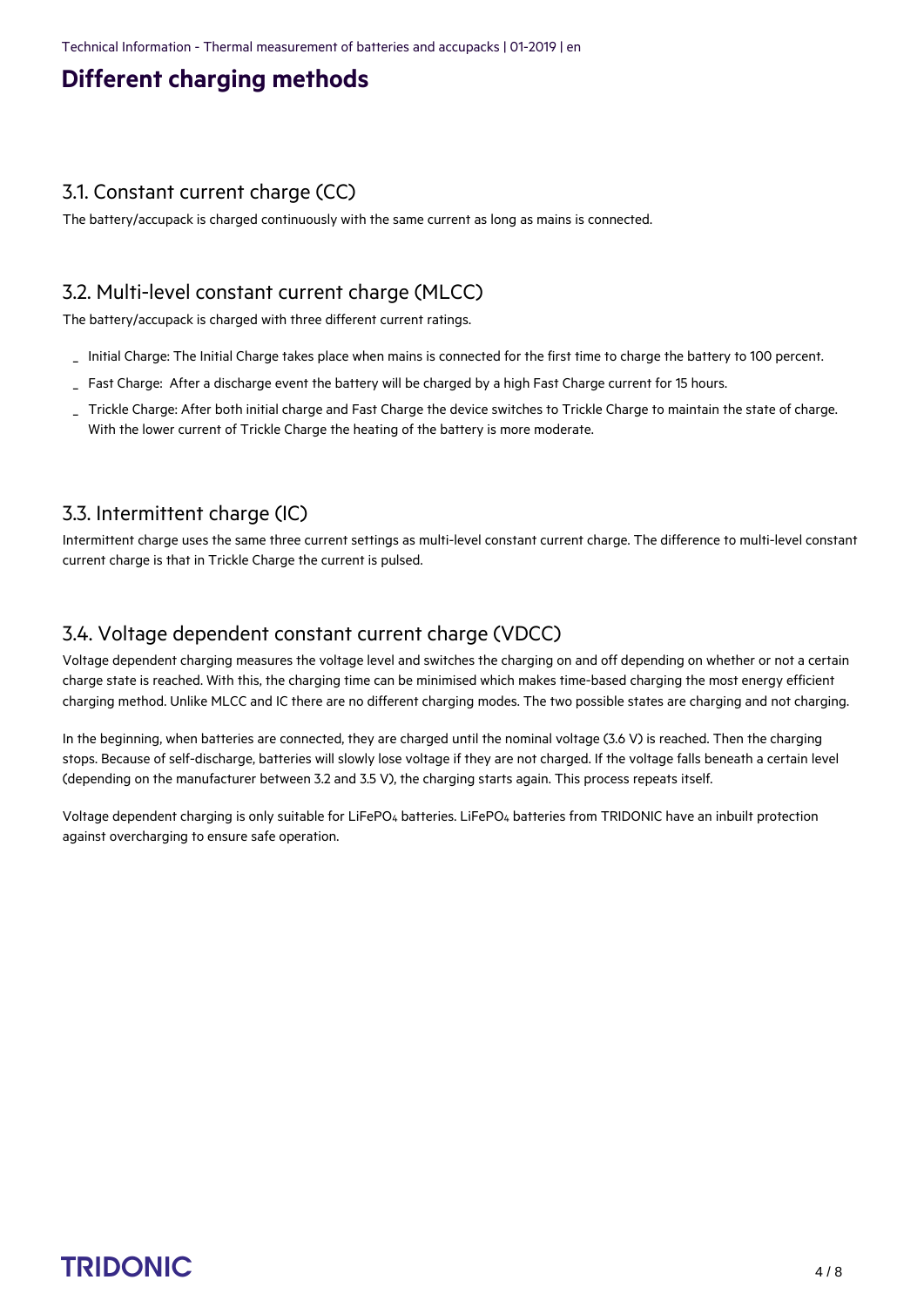### **Measure the temperature**

<span id="page-4-0"></span>The temperature measurement is identical for batteries and accupacks but differs for different charging methods of the emergency lighting LED driver.

### <span id="page-4-1"></span>4.1. Measure the temperature for constant current charge

- Make sure that all components are wired according to the wiring diagram (see respective data sheet).
- Place the thermocouple on the measuring point of the battery/accupack.
- Measure the temperature after min. 24 hours charge when the battery reaches a stable temperature.

#### <span id="page-4-2"></span>4.2. Measure the temperature for multi level charge

- Make sure that all components are wired according to the wiring diagram (see respective data sheet).
- Place the thermocouple on the measuring point of the battery/accupack.
- Charge min. 24 hours (Initial Charge).
- Discharge the battery until the emergency lighting LED Driver switches off.
- Recharge the battery (Fast Charge).
- Measure the temperature continuously during Fast Charge until it drops (emergency lighting LED Driver switches to Trickle Charge). \_
- \_ Operate the emergency lighting LED Driver in Trickle Charge mode until the temperature stabilises.

#### <span id="page-4-3"></span>4.3. Measure the temperature for intermittent charge

- Make sure that all components are wired according to the wiring diagram (see respective data sheet).
- Place the thermocouple on the measuring point of the battery/accupack.
- \_ Charge min. 24 hours (Initial Charge).
- Discharge the battery until the emergency lighting LED Driver switches off.
- Recharge the battery (Fast Charge).
- Measure the temperature continuously during Fast Charge until it drops (emergency lighting LED Driver switches to Trickle Charge). \_
- \_ Operate the emergency lighting LED Driver in Trickle Charge mode for a few hours.
- Afterwards measure the temperature of the battery for one hour and calculate the average.

# $\begin{array}{ccc}\n\hline\n\text{TRIDONIC} & & & & \\
\hline\n\end{array}\n\quad\n\begin{array}{ccc}\n\text{STNIDONIC} & & & \\
\hline\n\end{array}\n\quad\n\begin{array}{ccc}\n\text{STNIDONIC} & & \\
\end{array}$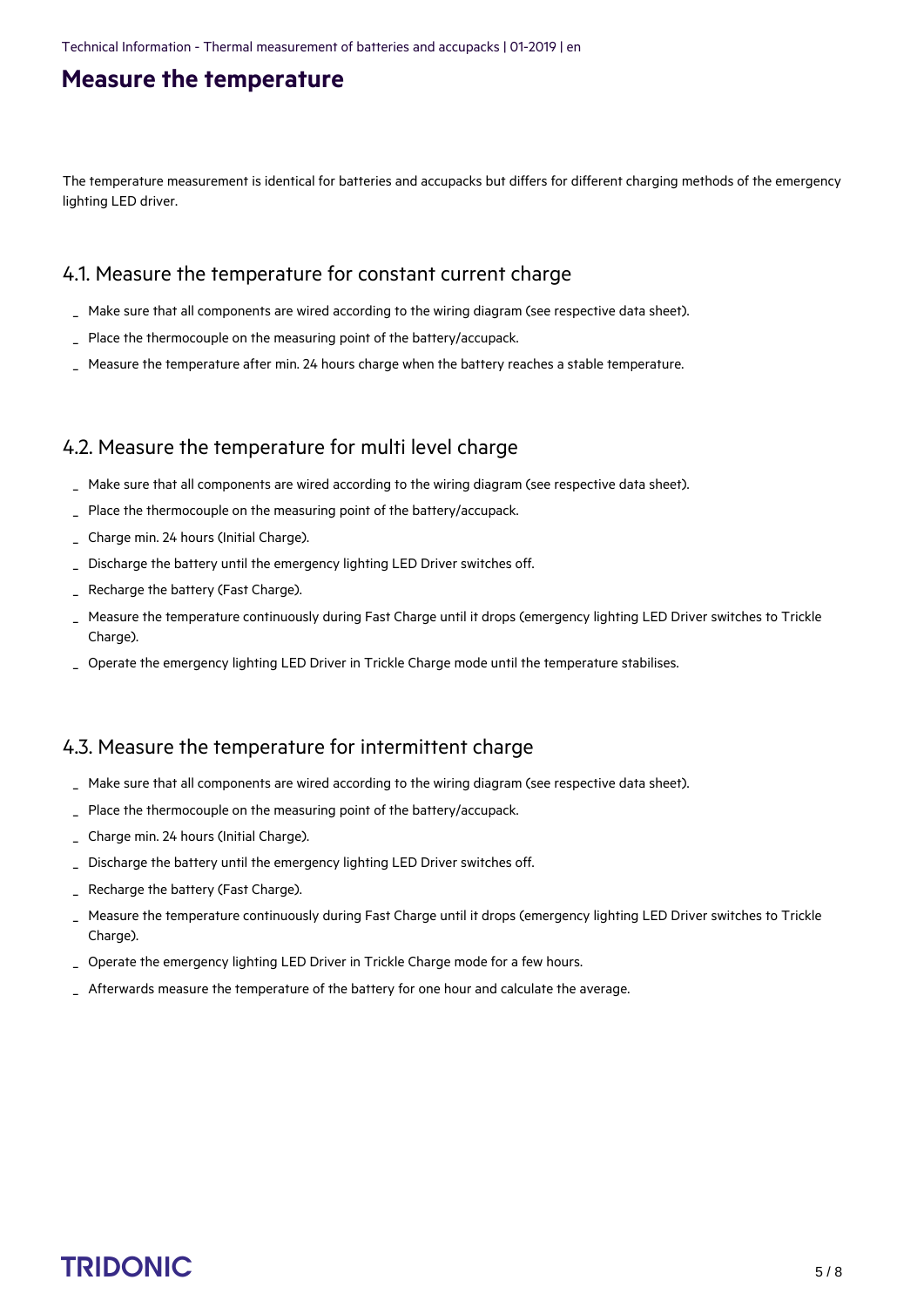## **Measure the temperature**

#### <span id="page-5-0"></span>4.4. Measure the temperature for Voltage dependent constant current charge

- \_ Make sure that all components are wired according to the wiring diagram (see respective data sheet).
- \_ Place the thermocouple on the measuring point of the battery/accupack.
- \_ Charge min. 24 hours.
- \_ Measure the temperature when the battery reaches a stable temperature.

## $\begin{array}{ccc}\n\hline\n\text{TRIDONIC} & & & & & \\
\hline\n\end{array}\n\quad \text{CRIDONIC} \tag{6/8}$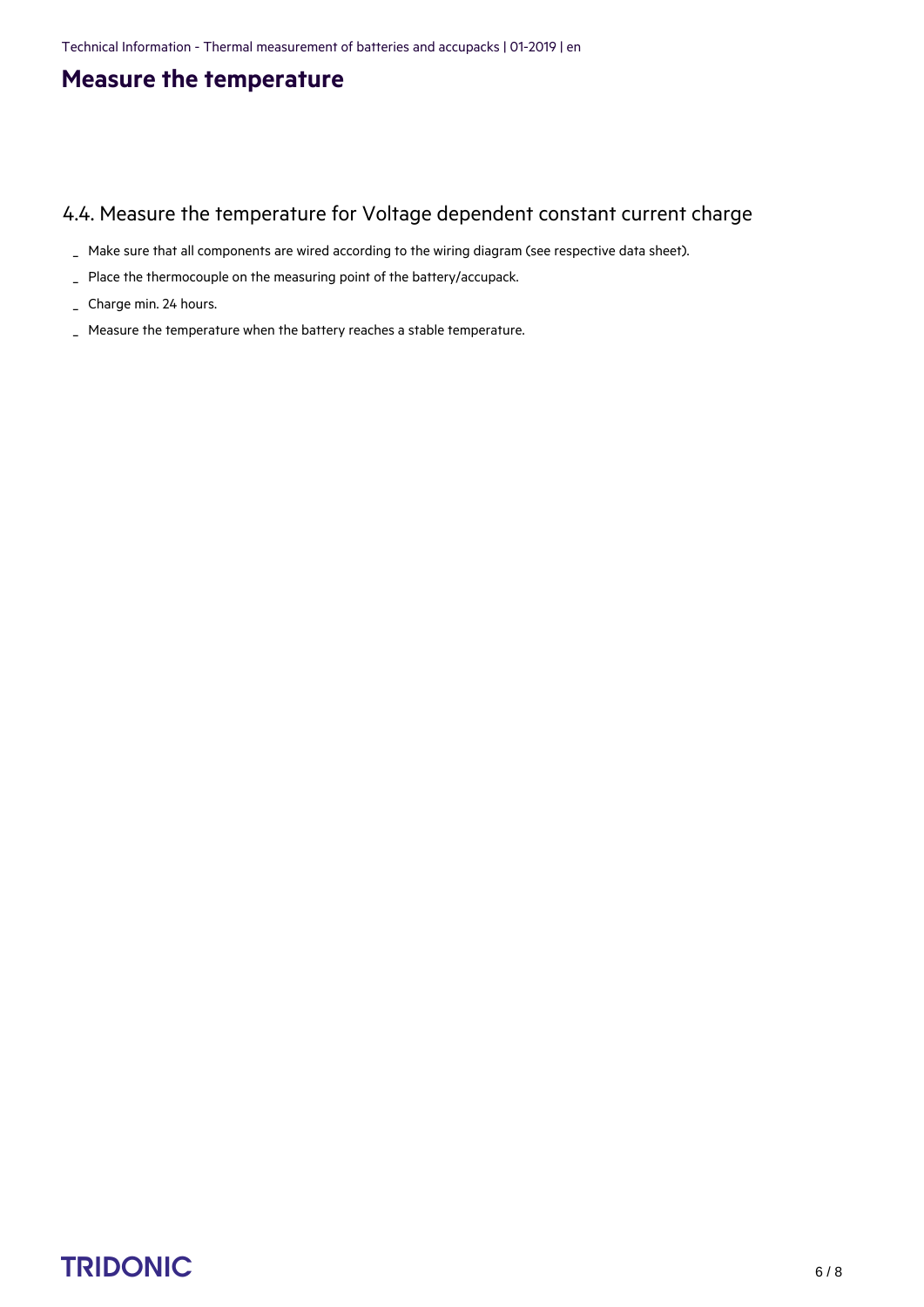### **Compare measuring results with permitted values**

#### <span id="page-6-1"></span><span id="page-6-0"></span>5.1. Compare measuring results for constant current charge

The average temperature in constant current charge has to be within the limits of the max. battery casing temperature stated in the emergency lighting LED Driver data sheet. \_

#### <span id="page-6-2"></span>5.2. Compare measuring results for multi level charge

- The average temperature in Trickle Charge has to be within the limits of the max. battery casing temperature stated in the \_ emergency lighting LED Driver data sheet.
- The maximum temperature which occurred during the Fast Charge measurement has to be within the limits of the max. short term temperature stated in the emergency lighting LED Driver data sheet. \_

#### <span id="page-6-3"></span>5.3. Compare measuring results for intermittent charge

- The average temperature in Trickle Charge has to be within the limits of the max. battery casing temperature stated in the emergency lighting LED Driver data sheet. \_
- The maximum temperature which occurred during the Fast Charge measurement has to be within the limits of the max. short \_ term temperature stated in the emergency lighting LED Driver data sheet.

#### <span id="page-6-4"></span>5.4. Compare measuring results for Voltage dependent constant current charge

The average temperature in constant current charge has to be within the limits of the max. battery casing temperature stated \_in the emergency lighting LED Driver data sheet.

## TRIDONIC TRIDONIC THE STATE OF THE STATE OF THE STATE OF THE STATE OF THE STATE OF THE STATE OF THE STATE OF THE STATE OF THE STATE OF THE STATE OF THE STATE OF THE STATE OF THE STATE OF THE STATE OF THE STATE OF THE STATE